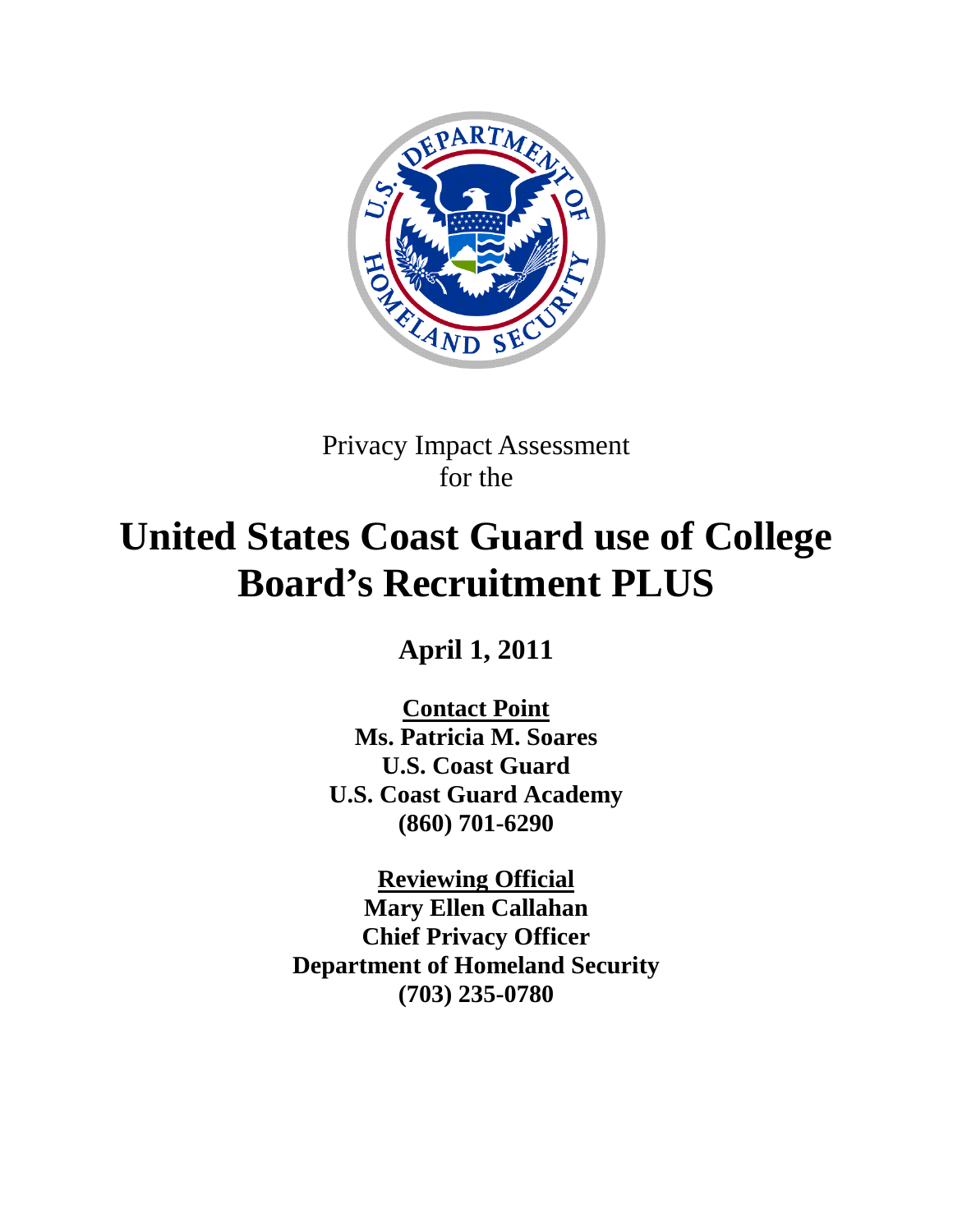

## **Abstract**

The Department of Homeland Security United States Coast Guard Academy (USCGA or Academy) uses College Board's *Recruitment PLUS*<sup>™</sup> (Recruitment PLUS) software application for college admissions and enrollment activities. The Recruitment PLUS system does the following things:

- 1. Collects and stores prospective applicants' biographic and educational data,
- 2. Collects USCGA admissions staff's and volunteers' biographical data,
- 3. Facilitates and tracks the application process, and
- 4. Aligns admissions staff and volunteers to prospective applicants.

The purpose of this PIA is to document how Recruitment Plus collects and uses personally identifiable information (PII).

### **Overview**

USCGA Admissions (Admissions) uses the Recruitment PLUS application for USCGA college admissions and enrollment activities in furtherance of 14 U.S.C. §181 and §211. Students who are interested in or who are applying to the USCGA are managed in the Recruitment PLUS system. Admissions uses this system to manage communications with prospective applicants as well as track their progress through the application process. Recruitment PLUS is a business system that helps Admissions automate individualized communication to prospective applicants. Most middle school and high school freshman inquiries consist of general requests for information for reports or class projects. Starting in the prospective applicant's sophomore year, Admissions begins sending information to interested students; this information is generic in nature and focuses on the missions of the U.S. Coast Guard and relates those missions to the USCGA. During the prospective applicant's junior year the focus of information is on military service academies and contains detailed information on majors, faculty, and athletic opportunities available at the USCGA. Admissions encourages prospective applicants to visit the USCGA through one of the many campus based programs offered throughout the year. Throughout the USCGA Admissions process, the following four Recruitment PLUS modules are utilized:

- Student Module
- Admissions Staff Module
- Volunteer (Admissions Partners) Module
- Report Builder Module

#### Student Module

Prospective applicants provide information to the USCGA through personal, online, and postal recruitment efforts. The Admissions staff along with their USCGA Admissions Partners (volunteers) visit high schools and attend local and national college fairs to gather information from prospective students. In addition, prospective applicants provide their contact information directly to the USCGA so an Admissions staff member, with system privileges, can enter the information into Recruitment PLUS.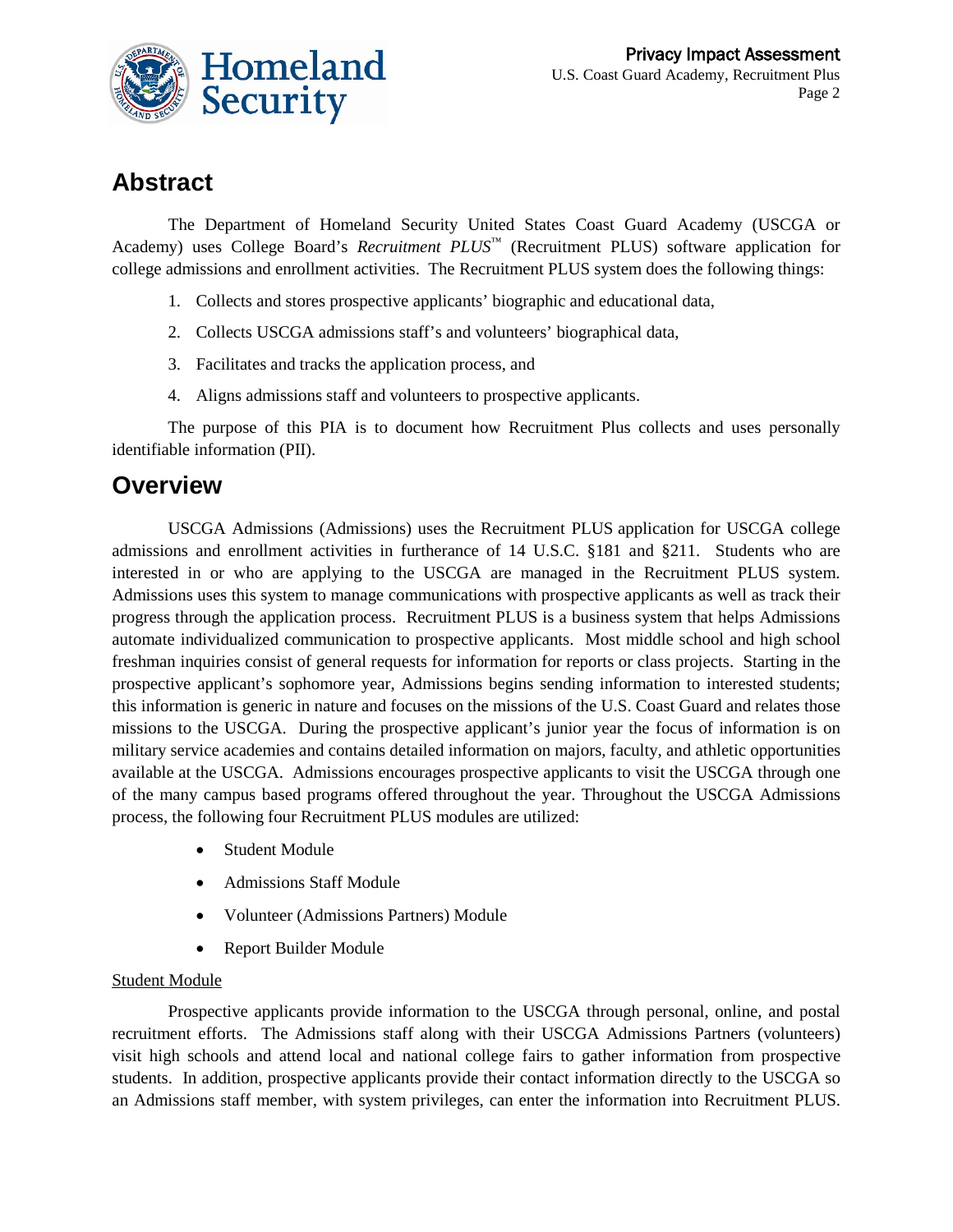

This information includes their name, mailing address, phone number(s) and email address Once that occurs, prospective applicants begin to receive information about the USCGA and its admissions process.

#### Admissions Staff Module

The Admissions Staff Module consists of admissions staff's basic biographical data, which is used to align staff with prospective applicants. This module consists of:

- Data a user can view, add, update and delete (at the tab or data group level)
- Actions a user can perform (including sending letters, running reports, etc.)
- Administrative actions a user can take (including the creation of letters, reports, and communications roles, as well as execute an import or export, etc.)

#### Volunteer (Admissions Partner) Module

The Volunteer Module contains biographical data on USCGA admissions partners. This datais used to connect prospective applicants to admissions partners within the region. Admissions partners meet, interview, and refer prospective applicants to USCGA admissions officers. USCGA admissions partners voluntarily provide the information maintained in this module of the Recruitment PLUS system. . Admissions Partners are comprised of USCGA alumni, parents of current and former cadets, members of the USCG Auxiliary, members of the Association of Naval Services Officers (ANSO), members of the National Naval Officers Association (NNOA), USCG civilian personnel, USCG active duty and reserve members, and members from other military services. Individuals interested in becoming an admissions partner must first submit an online registration request to USCGA. The registration is reviewed by the admissions staff. Acceptance is based on an individual's background investigation, geographical area, and the particular needs of the service. This review is independent of Recruitment PLUS. Admissions partners are differentiated by their level of engagement with the admissions program, training status, and their membership status. Membership status is established as follows:

- Inactive Members: admissions partners who fail to complete mandatory training in specified time frame or have not done any volunteer activities since completing the initial background check and training;
- Inquiry: Prospective admissions partners who have expressed interest in the program but not yet completed the online registration request, background check, or training;
- Members: Prospective admissions partners who have successfully completed the online registration request, but have not completed the background check and training processes;
- Provisional Members: Prospective admissions partners who have successfully completed the online registration request, but not completed the background check and training processes;
- Rejected Inquiry: Prospective Admissions Partners who have been denied admissions partner status; and
- Withdrawn/Cancelled Memberships: Admissions partners who have requested to be removed from the active partner program rolls. Recruitment PLUS maintains this data because members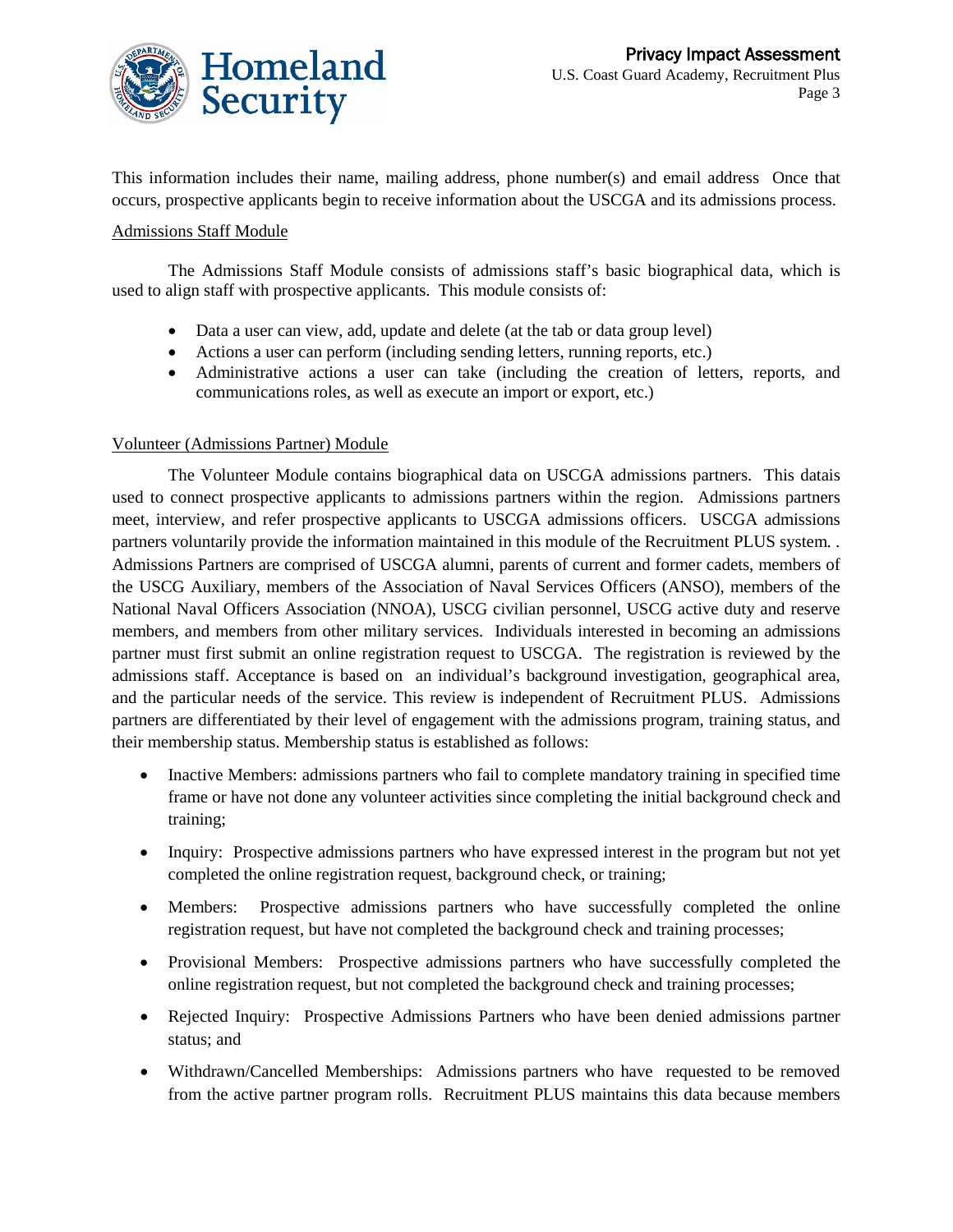

who withdrawor cancel their membership frequently renew their active status due to health- or work-related situations.

#### Report Builder Module

The Report Builder Module consists of unique prospective applicant files. Either the prospective applicant or admissions personnel can update these files by entering new data into the USCGA webpage or a Recruitment PLUS prospective applicant report, respectively. Report Builder Module data is created from information provided voluntarily by a student at a college fair, high school visits by admissions staff and partners, and Congressional events. Once the admissions staff member receives a prospective applicant's information, the student's data is entered into Recruitment PLUS, which creates a student record. Alternatively, a prospective applicant can visit www.uscga.edu to complete a voluntary profile for more information. Upon completion of the voluntary profile, the web-based Inquiry to Enrollment application (i2e) passes the prospective applicant's information to Recruitment PLUS, which generates a new student record. Recruitment PLUS's data export utility allows Admissions to upload data to the web-based i2e so that prospective applicants can view their application status.

Additionally, Recruitment PLUS includes an import package that allows data to be imported from the USCGA's existing Academy Information System (ACADIS) via electronically transmitted files, but does not allow Recruitment PLUS data to be transmitted to the ACADIS system. This process is outlined further in the ACADIS PIA.<sup>[1](#page-3-0)</sup> Additional data that is input into the Recruitment PLUS system originates from the Department of Defense Medical Exam Review Board (DODMERB), and SAT/ACT admissions tests.

During a prospective applicant's senior year, he is sent mailings and invitations to participate in campus-based programs to provide students with an in-depth look at USCGA. Programs consist of daylong and overnight programs and enable the prospective applicant the opportunity to meet with cadets, faculty, and staff to learn more about the USCGA and determine if USCGA is the right choice for them. Additionally, admissions staff and partners travel throughout the Unitied States and host informational sessions for prospective students and their families. In those instances, students are sent email invitations to the off-campus events, which are also posted on the USCGA web site.

Once a senior determines that USCGA is their school of choice, the student goes to the USCGA website and completes an online application. Once the online application is completed, the applicant's data is exported into Recruitment PLUS via the i2e program. Throughout the admissions process (which runs from September through June of the prospective applicant's senior year), applicants are able to update their application with SAT/ACT scores, additional high school transcript data, and letters of recommendation.

A typical record in Recruitment PLUS is generated in one of three ways. First, admissions can receive student information provided voluntarily by a student at a college fair or Congressional event. An admissions staff member then enters this student data into Recruitment PLUS and a student record is

<span id="page-3-0"></span> <sup>1</sup> Privacy Office, DHS, *United States Coast Guard Academy Information System* (2010), https://www.dhs.gov/xlibrary/assets/privacy/privacy \_pia\_uscg\_acadis.pdf.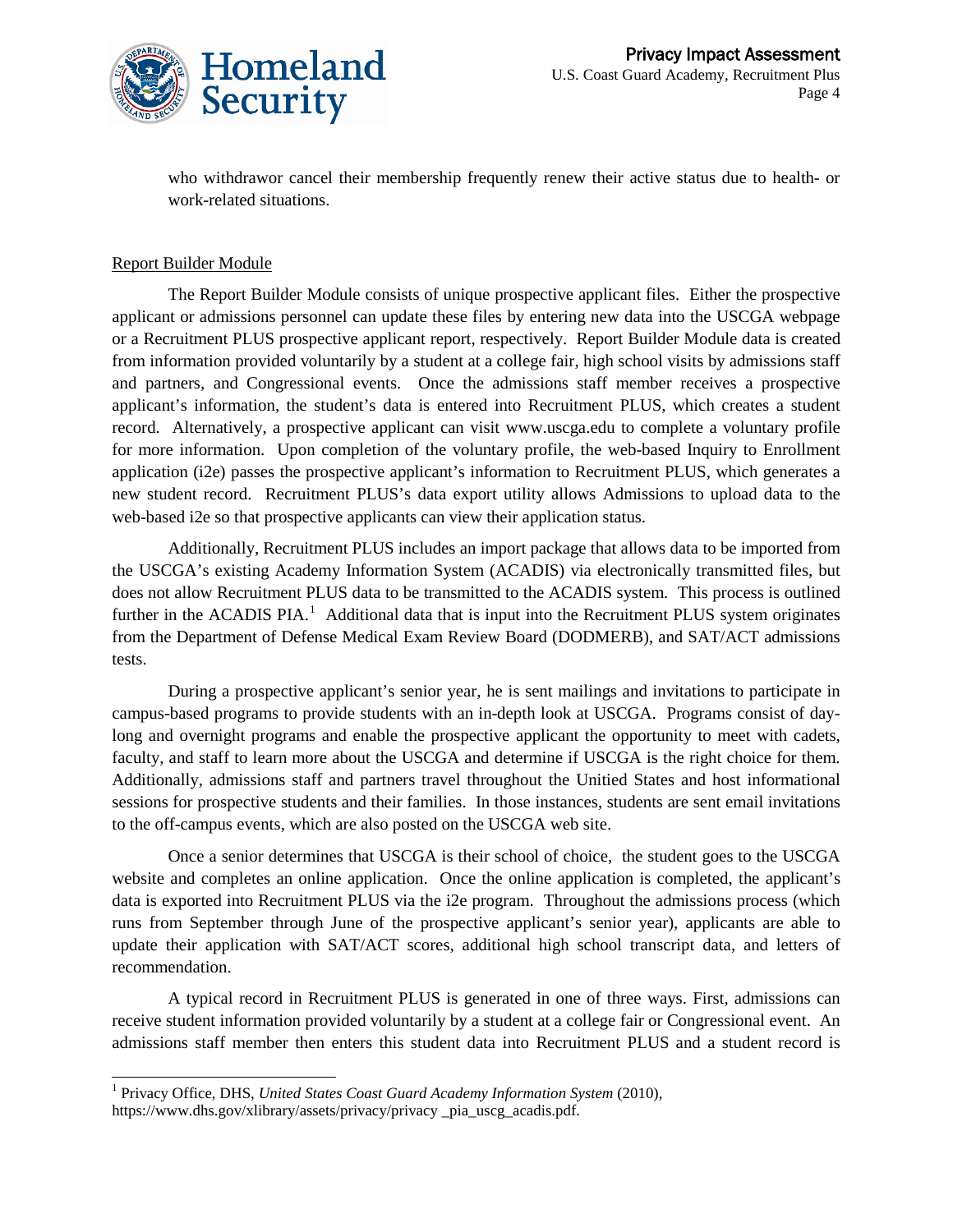

created. Second, a student can voluntarily completes a profile for more information at www.uscga.gov. The web-based application i2e then passes this information to Recruitment PLUS and a new student record is created. Third, informaton in Recruitment PLUS can be passed from ACADIS once an application for admission is started by the student.

 Recruitment PLUS supports the appointment of permanent commissioned officers in the regular Coast Guard from the USCGA as authorized by 14 USC § 211. The authority to operate the USCGA is contained in 14 USC § 181.

# **Section 1.0 Characterization of the Information**

The following questions are intended to define the scope of the information requested and/or collected as well as reasons for its collection as part of the program, system, rule, or technology being developed.

### **1.1 What information is collected, used, disseminated, or maintained in the system?**

Prospective applicant/student, admissions staff and admissions partner information is collected, used, disseminated and maintained in Recruitment PLUS.

The following fields are part of a student's record, although many students have only the most basic information as part of their student record. As a student moves along the application process, more information, provided by the student, is made a part of his electronic record in Recruitment PLUS.

#### **Student**

- Full name (first, middle, and last name);
- Nickname;
- Social Security number (SSN) (collected only after student starts the application process);
- Birth date;
- Rating (based on admissions activities, system-generated);
- Application status, including *Applied*, *Application iomplete*, *Application incomplete*, *Admitted with conditions*, and *Admitted without conditions*;
- I2E identifier (CGA web generated);
- Student type (e.g., *Freshman*, or *International*);
- Gender;
- Citizenship;
- Race/ethnicity category;
- Prior last name (if applicable);
- Geographic market (system generated based on student's address): Recruitment PLUS's "Geomarkets" define State-based geo-demographic areas, which is used to track and focus recruiting efforts and data;
- Addresses (including home, work, email, and previous schools/colleges);
- Telephone/fax numbers;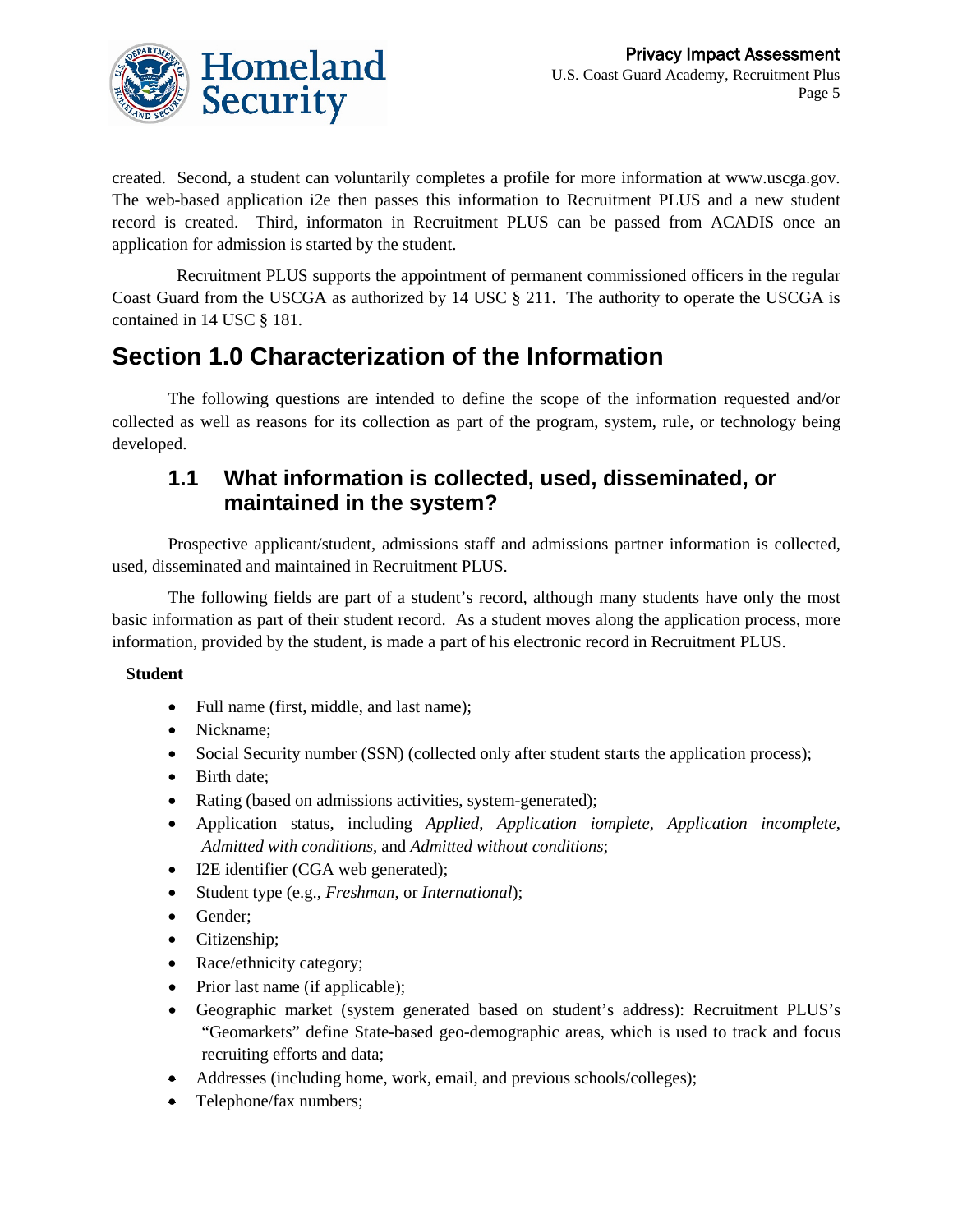

- Activities (completed by the student or admissions): includes student's interests, sports participation, and extracurricular activities;
- Standardized test scores: reflects results of individual test components (critical reading, math and writing), as well as SAT, ACT, and other required test scores;
- Student ID: this can be either a system-generated ID or an ID created by the USCGA;
- Official correspondence: All letters related to the prospective applicant. Letters can include responses to inquiries for information; a request for additional information to complete the application; or a decision letter that could indicate that the prospective students has been admitted, rejected or placed on a waitlist for admissions to the Academy.

#### **Staff**

Recruitment Plus collects much of the same information from USCG staff in the admissions staff module as the student module:

- Full name (first, middle, and last name);
- Suffix;
- Nickname;
- Title;
- Network ID;
- SSN;
- Race/ethnicity category;
- Marital status;
- Gender;
- Birth date;
- Citizenship;
- Telephone number;
- Relationship;
- Username;
- Work street address, city, state, zip, email;
- Activities.

#### **Academy Admissions Partners (Volunteers)**

Academy admissions partners are used to connect prospective applicants to admissions partners within their respective region. Academy admissions partners are comprised of USCGA alumni, parents of cadets (current and former), CG Auxiliary members, Association of Naval Services Officers (ANSO) & Naval Officers Association (NNOA )members, CG active duty, reserve, civilian personnel as well as individuals from other branches of military service.

- Full name (first, middle, and last name);
- Suffix:
- Nickname;
- Birth date;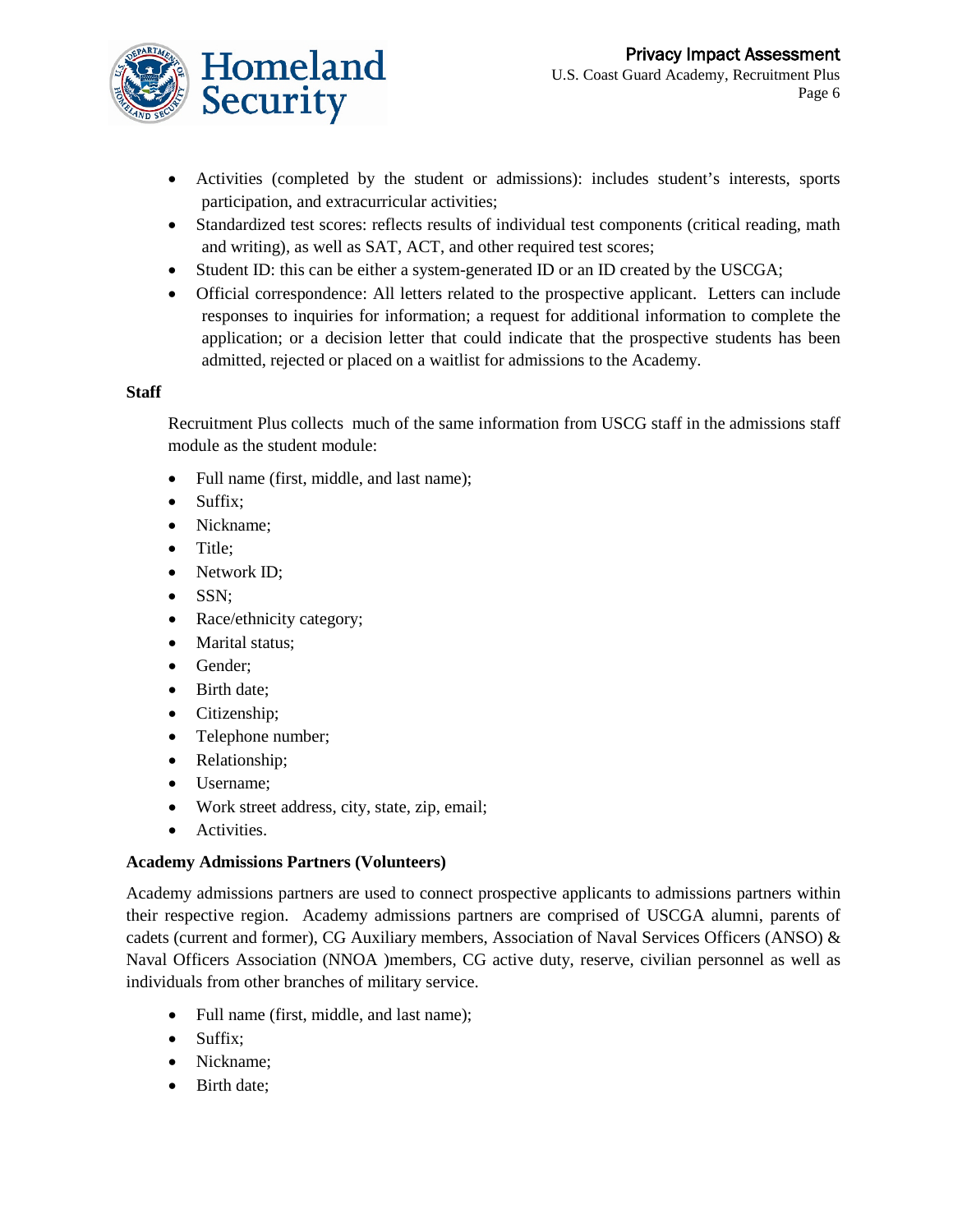

- Marital status: (admissions does not ask for the marital status of admissions partners-- this is a default Recruitment PLUS field, but is left blank in each record);
- Type of volunteer (USCGA Alumni, USCG Active Duty/Auxiliarist, etc.);
- Prior name (if applicable);
- Gender;
- Race/ethnicity type (to ensure members are representative of the population and occasionally provide stats on the composition of the program, in aggregate);
- Citizenship;
- Geographic market (system generated based on volunteer's address);
- Home address (including city, state, zip, county, and country);
- Phone numbers (home, cell, work, and fax numbers);
- Email addresses;
- Activities (those completed by the admissions partner or those completed by Admissions relating to the volunteer);
- Type of graduate degree (MA/BS, PhD, etc.): although the field is present, USCGA does not collect this information for our mission, and therefore this field is left empty for USCGA's use of Recruitment PLUS;
- Employment status;
- Membership status.

### **1.2 What are the sources of the information in the system?**

Student information is voluntarily provided by middle school, high school, and college students interested in applying to the USCGA. Student information also comes from the purchase of student names from commercial organizations such as College Board, College Bound Student Services (CBSS), and National Research Center for College University Admissions (NRCCUA).

 Admissions staff information is voluntarily provided when staff members join the admissions Division.

Admissions partner information is required as part of the admissions partner application process.

#### **1.3 Why is the information being collected, used, disseminated, or maintained?**

Prospective applicant's information is collected, used, disseminated and maintained to screen students interested in applying to the USCGA. The information is used to communicate by mail and electronically as they move through the application process.

Staff information is collected to maintain user accounts and to link Admissions Officers with students in their areas of responsibility,

Admissions partner information is used to help connect students interested in applying to the Academy with local area volunteers for applicant interviews and outreach. Admissions partners are notified by email or phone when interview or outreach activities need to be completed in a specific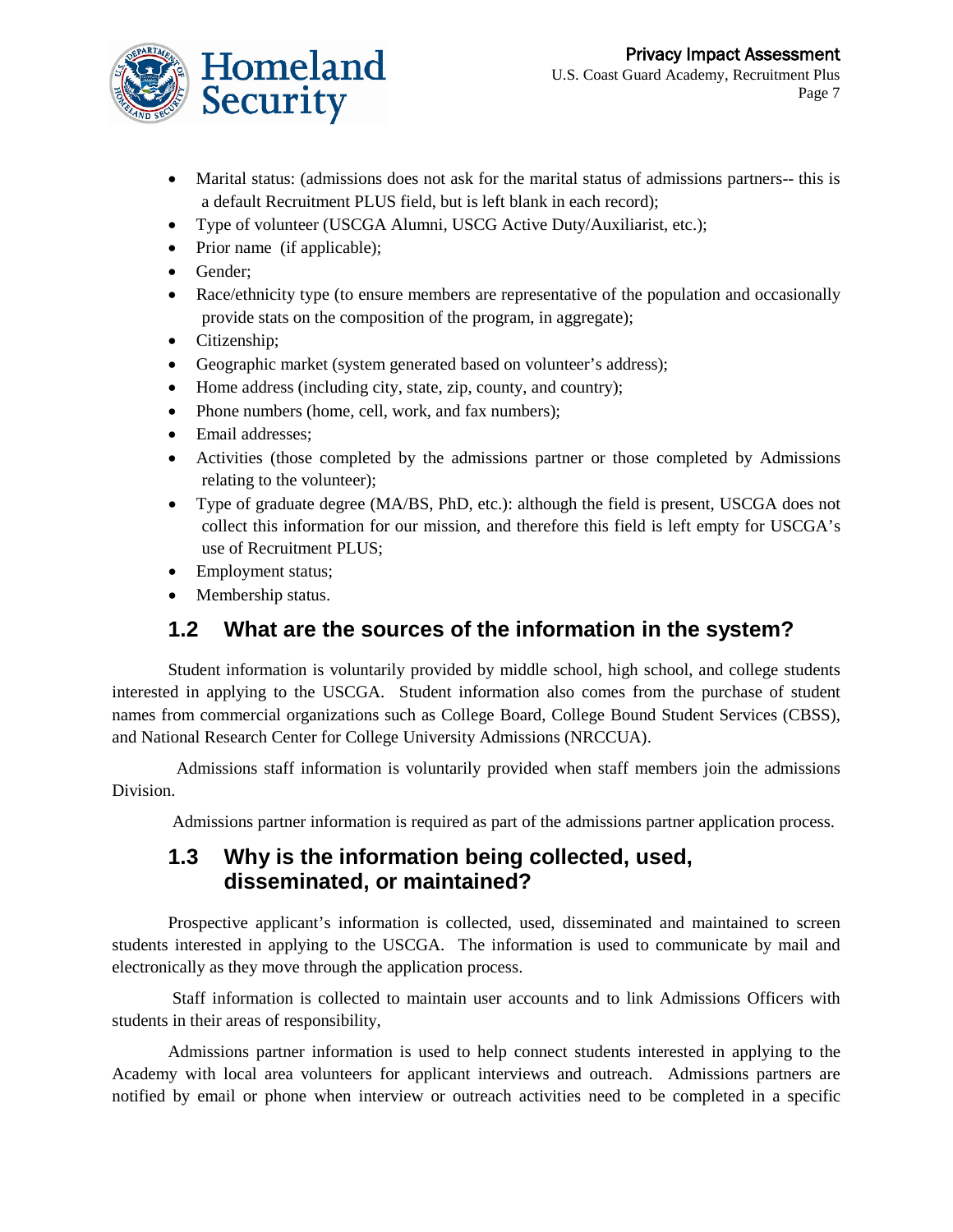

geographic area. Additionally, admissions partners can utilize the Recruitment PLUS system to view a list of upcoming college fairs which they may request to attend as a USCGA representative.

#### **1.4 How is the information collected?**

Information is collected voluntarily online at [www.uscga.edu](http://www.uscga.edu/) as well as at college fairs, high school visits, Congressional events, and in person during Academy visitation programs. Admissions staff provide their information when they join the Admissions Division. Admissions partners provide their information as part of the application process.

#### **1.5 How will the information be checked for accuracy?**

Admissions staff checks information for accuracy during the course of mailings and email communication. Invalid mailing addresses are corrected when the mail is returned to the USCGA. USCGA Admissions uses "Return Service Requested" to identify returned mail and obtain updated address information, which is entered into Recruitment PLUS. The original mailing is then re-sent to the correct, updated address.

Additionally, admissions staff members with sufficient access can update student, staff and admissions partner informationwhen advised of the need for a correction by the subject of the record. If an email address is determined to be invalid, an admissions staff member contacts the student by telephone or mail requesting an updated email address. Once an updated email address has been provided, an admissions staff member with the proper permissions updates the data in the Recruitment PLUS system.

All SAT/ACT test scores entered in Recruitment PLUS system are official scores received either directly from a College Board/ACT score import or from data imported from the USCGA's ACADIS system. An applicant's identity is not confirmed until they are actually tendered an appointment to the USCGA. Additionally, the admissions staff works with the USCGA cadet Administration office to enter all incoming cadets into the Office of Personnel Management's e-QIP system in order to verify citizenship and initiate a background/security investigation. High schools are not routinely contacted to verify information provided on an official transcripts. However, schools are contacted if the academic information submitted, such as SAT/ACT scores, are received from the student and not forwarded directly from the testing services or are not on an official high school transcript.

Recruitment PLUS validates data at its front-end as well as back-end database. Some validation rules are derived from business logic and some are data-driven. Additionally, because Recruitment PLUS uses Microsoft Structured Query Language (SQL), referential integrity is implemented through foreign keys.

When an individual is approved to complete the registration process to become an academy admissions partner, the USCGA sends a volunteer disclosure/authorization form and a request form. While completion of both forms is strictly voluntary, they must be completed and returned to the USCGA's employment screening service in order to initiate a background check.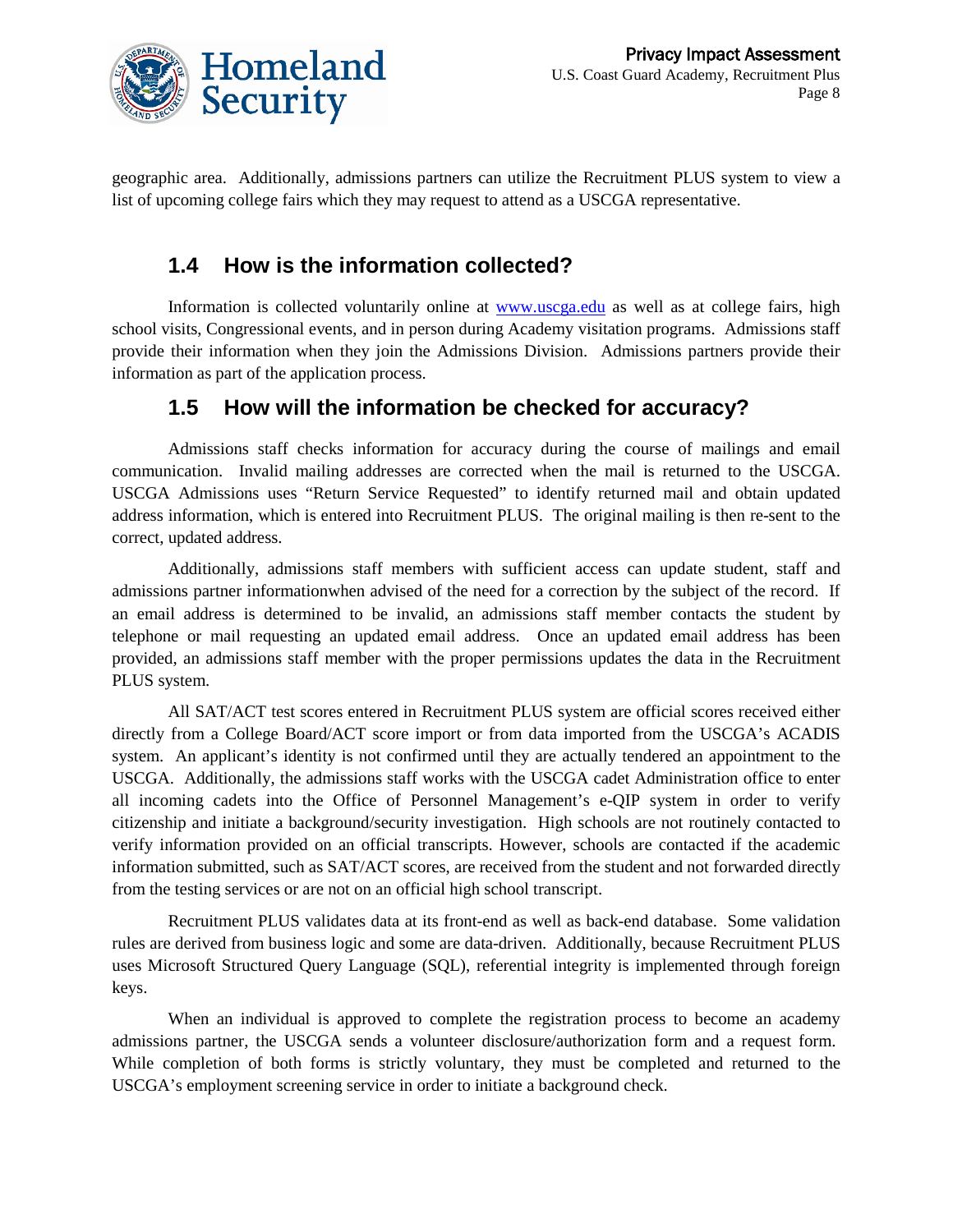

The employment screening service, which is conducted by Lexis/Nexis Employment Screening, conducts an SSN validation and verification check to confirm that the potential partner holds a valid SSN, and to provide an accurate name and address history. That history is critical to the screening service's second step, a thorough criminal background screen involving a 50-state search of criminal records from multiple sources.

The USCGA is not interested in credit history or any other data unrelated to a criminal history screen and Lexis/Nexis Employment Screening will not be searching that data.

The USCGA uses the criminal background data it receives from Lexis/Nexis Employment Screening solely to adjudicate an individual's Academy admissions partner application. Generally, an arrest or conviction for a crime against a minor, a violent crime (including domestic assault or abuse), or a sex crime will be disqualifying, as will an arrest or conviction for driving under the influence (DUI), driving while intoxicated (DWI), or reckless driving within the last 5 years. This is not an exhaustive list and other arrests or convictions will be reviewed on a case-by-case basis.

It is, of course, a purely voluntary decision on the individual's part whether to provide the required personal information to Lexis/Nexis Employment Screening. However, due to USCGA's commitment to providing the safest possible environment for our prospective cadets, if the individual decides not to provide information, USCGA is unable to maintain him or her as an admissions partner.

### **1.6 What specific legal authorities, arrangements, and/or agreements defined the collection of information?**

The appointment of permanent commissioned officers in the regular Coast Guard from the USCGA is authorized by 14 USC § 211. The authority to operate the USCGA is contained in 14 USC § 181.

### **1.7 Privacy Impact Analysis: Given the amount and type of data collected, discuss the privacy risks identified and how they were mitigated.**

**Privacy Risk:** High school/college transcripts may be lost or misrouted to another USCGA office. All students seeking admissions to the USCGA must submit an official high school transcript from their high school or current college. The USCG can only receive transcripts in paper form as CGA does not have a mechanism to receive them electronically.

**Mitigation:** All transcripts are mailed directly to the Admissions Office. Only trained members of the Admissions staff are authorized to handle student transcripts. All transcripts are reviewed to verify that the record is an official transcript. Transcripts are deemed official if there is an embossed seal from the high school along with the signature from the principal and/or guidance counselor. If there is any question to the validity of the transcript, the admissions staff member will contact the high school and request a new official transcript be sent directly from the high school to the Admissions Office. The Admissions Office does not upload high school transcripts into Recruitment PLUS since we do not receive any electronically.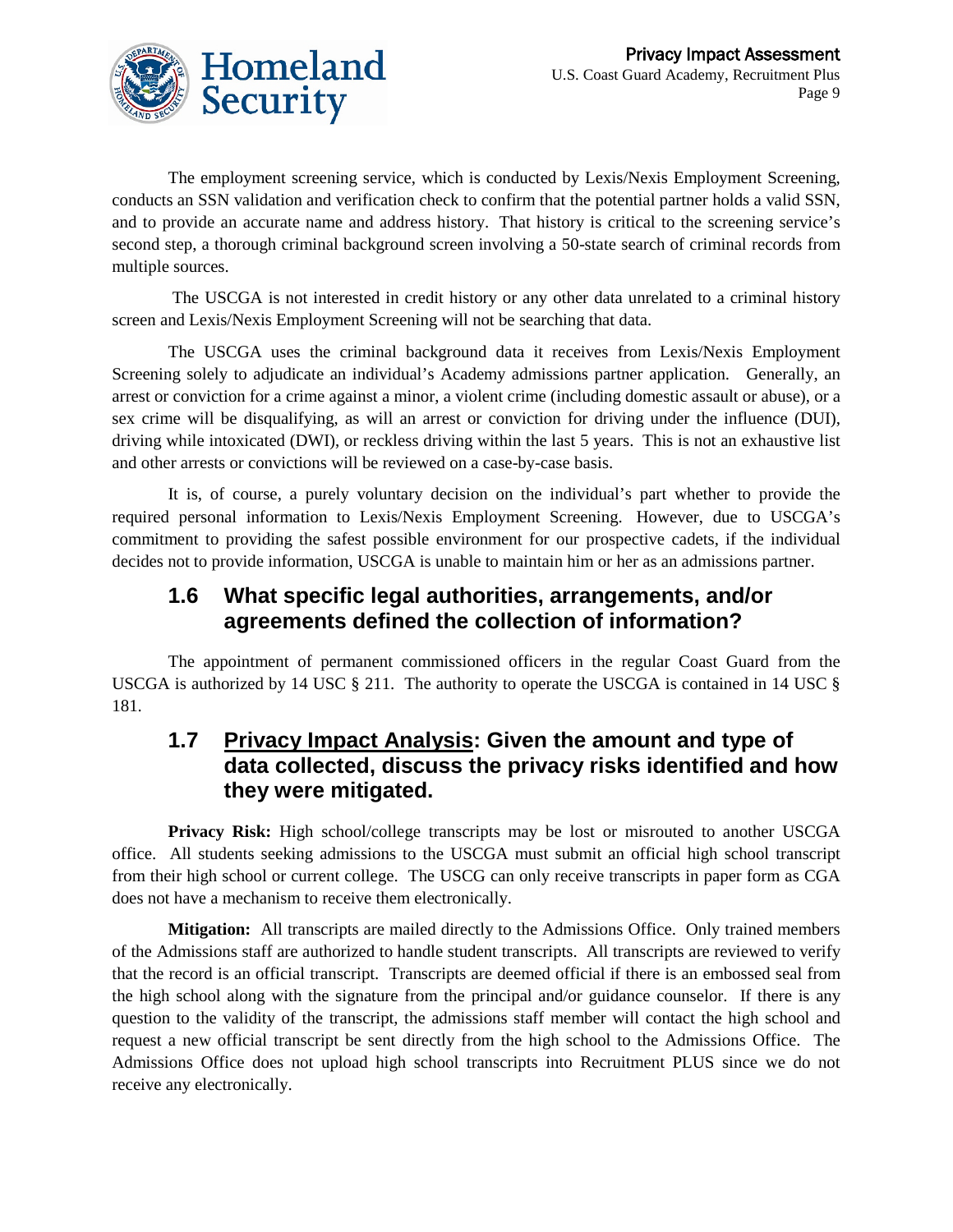

## **Section 2.0 Uses of the Information**

The following questions are intended to delineate clearly the use of information and the accuracy of the data being used.

### **2.1 Describe all the uses of information.**

Recruitment PLUS data is used to communicate with prospective cadets in the years leading up to the submission of an application and throughout the application process. USCGA communicates with prospective students using a multi-channel, multimedia strategy which encompasses direct mail, email, USCGA website, outside websites, banner ads, and online marketing campaigns.

The admissions staff and admissions partner data component of Recruitment PLUS is used during the period of the staff's and Admissions Partners active admissions work. Once a staff member or admissions partner departs for another position or withdraws from the admissions partners program, his information is retained for limited, discrete historical purposes. These purposes include year-end recruiting activity reports and tracking historical recruiting practices and efforts. Once a student has either been accepted, rejected, withdrawn, or is no longer is interested in applying to the USCGA, he can amend or update Recruitment PLUS data by direct mail, email or via telephone.

### **2.2 What types of tools are used to analyze data and what type of data may be produced?**

The Report Builder function of Recruitment PLUS is used to analyze data. For example, the Report Builder function is frequently used to separate and examine applicant data by geographical markets or educational neighborhoods. This analysis helps shape the annual recruiting plan and determine admissions officer travel schedules.

Recruitment PLUS's Report Builder uses Microsoft Access report creation tools to develop report templates. These reports are instantly available to admissions staff members through Recruitment PLUS. Additionally, Recruitment PLUS administrators have the ability to use these standard reports as templates for creating customized reports.

In addition to the Report Builder tool, Recruitment PLUS has the ability to create data analyst reports. These real-time reports use pivot tables to stratify and display USCGA admissions data in graphical and statistical ways by summarizing Recruitment PLUS data.

### **2.3 If the system uses commercial or publicly available data please explain why and how it is used.**

The USCGA uses criminal background data it receives from Lexis/Nexis Employment Screening to adjudicate an individual's Academy admissions partner application. Generally, an arrest or conviction for a crime against a minor, a violent crime (including domestic assault or abuse), or a sex crime will be disqualifying, as will an arrest or conviction for driving under the influence (DUI), driving while intoxicated (DWI), or reckless driving within the last 5 years. This is not an exhaustive list and other arrests or convictions will be reviewed on a case-by-case basis. Within Recruitment PLUS, Admissions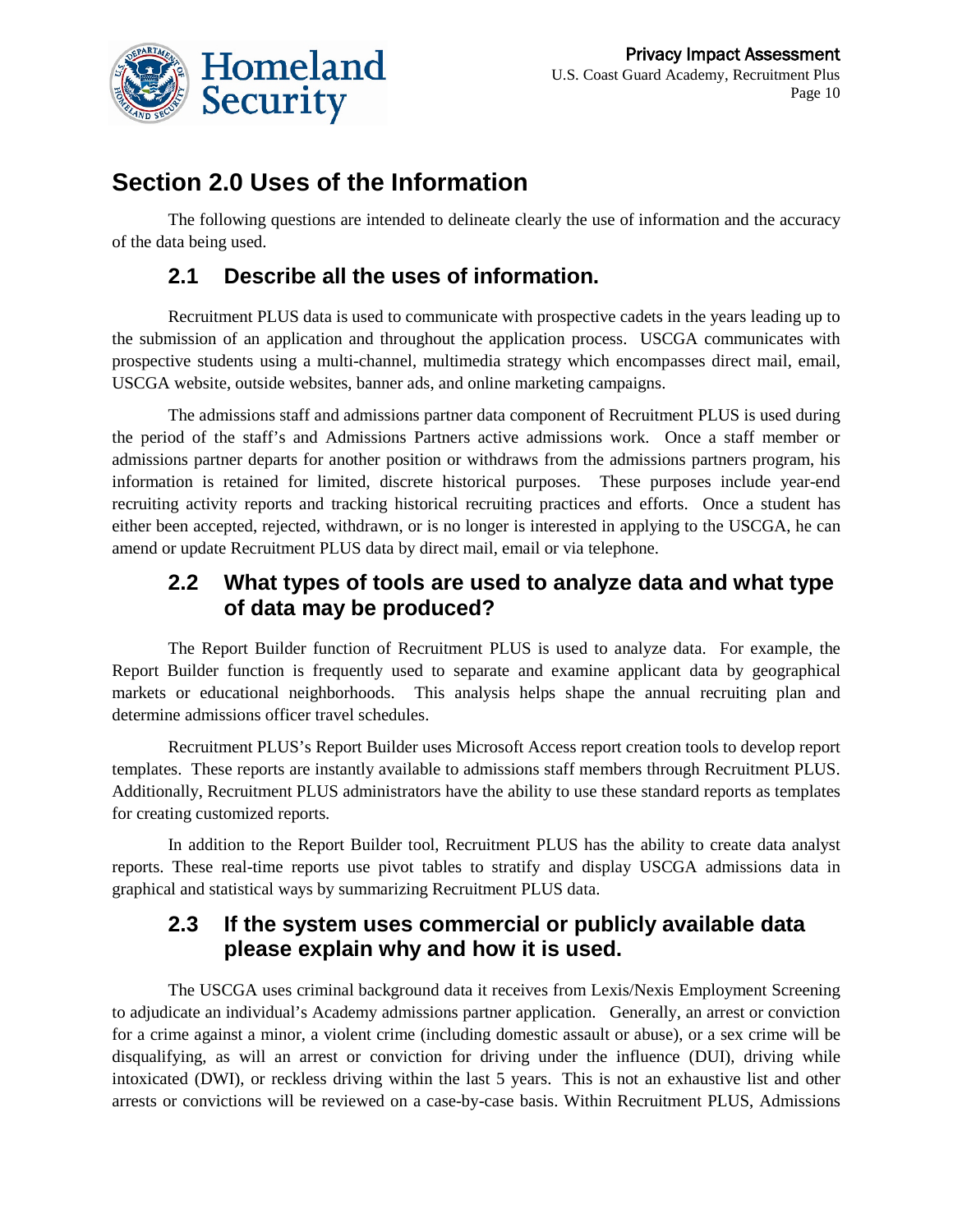

documents the results of the screening service summary (green, yellow, red status) but not the content of the screening. Details are only available through the employee screening service.

The Recruitment PLUS system captures both SAT/ACT exam data and student name data purchased from commercial organizations such as College Board, CBSS, and NRCCUA. USCGA uses SAT/ACT exam scores to determine the academic quality of USCGA applicants. Prior to taking the SAT/ACT exams, College Board asks students whether they would like to release their scores to colleges and universities. If the student chooses, official scores reports are then sent by SAT/ACT directly to USCGA to be incorporated into a student's application. The purchased student name data is used to identify potential USCGA applicants and focus admissions recruiting efforts.

For the Academy Admissions Partner Program, which is charged with hiring admissions partners, USCGA uses publically available data from an employee service. Partners voluntarily authorize Admissions to review the publicly available data. The USCGA uses the criminal background data it receives from the employment screening service to make a decision to complete the process in making the individual an Academy Admissions Partner.

### **2.4 Privacy Impact Analysis: Describe any types of controls that may be in place to ensure that information is handled in accordance with the above described uses.**

**Privacy Risk:** There is a potential risk of misuse of Recruitment PLUS information.

**Mitigation:** Only trained admissions staff members are granted access to College Board's Recruitment PLUS. These staff members must complete annual Privacy Act training. In addition, all users attend a four day training session by the College Board to assist staff members in learning about Recruitment PLUS and how to effectively utilize the information. When Admissions Staff members and Admissions Partners depart, withdraw, or become inactive in the USCG Admissions process, their accounts are disabled. Student/applicant information is not available to anyone not associate with the Admissions Division.

### **Section 3.0 Retention**

The following questions are intended to outline how long information will be retained after the initial collection.

### **3.1 What information is retained?**

The information in the student, admissions staff, and admissions partner records is retained for historical purposes and trend analysis. This includes name, DOB, SSN, ethnicity, address, and citizenship and whether the application was admitted, or rejected. USCGA uses this for year-end recruiting activity reports and tracking historical recruiting practices and efforts.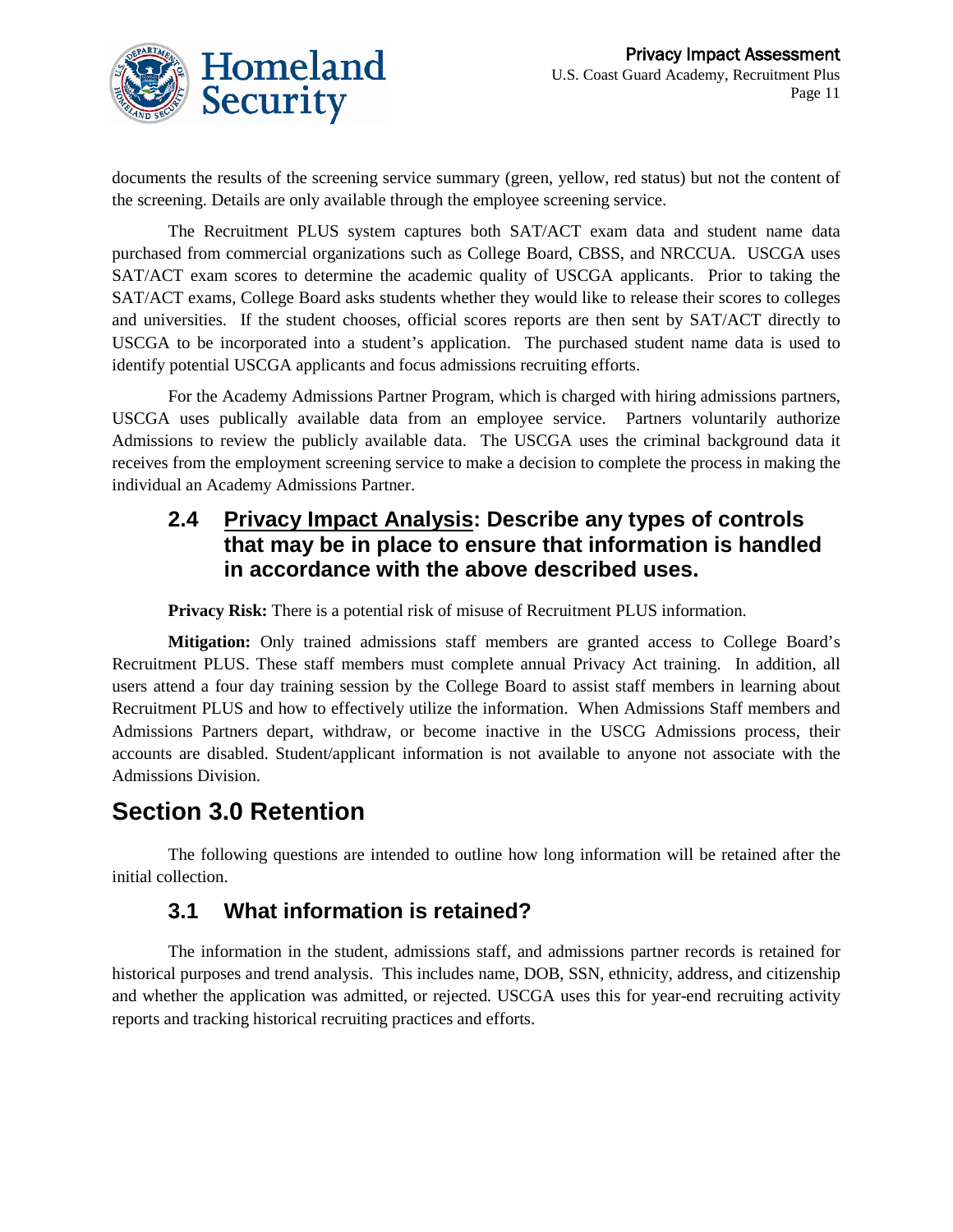

### **3.2 How long is information retained?**

Electronic records are retained for approximately four years. However, because these records are used to both account for and track historical recruiting efforts and shape prospective recruiting efforts, the USCGA Records Management Program is working with the USCGA to determine the business need of records in this system.

### **3.3 Has the retention schedule been approved by the component records officer and the National Archives and Records Administration (NARA)?**

The retention schedule has not yet been approved by the CG Records Officer or NARA.

### **3.4 Privacy Impact Analysis: Please discuss the risks associated with the length of time data is retained and how those risks are mitigated.**

**Privacy Risk:** USCGA Admissions Division keeps data for historical purposes, such as tracking historical recruiting efforts and analyzing trends. Because Admissions retains information for long periods of time there is a privacy risk that data may become out-of-date or lost.

**Mitigation:** College Board's Recruitment PLUS access is only available to trained admissions staff members. Admissions staff receives annual Privacy Act training. When admissions staff members and admissions partners depart, withdraw, or become inactive in the USCGA admissions process, their accounts are disabled. Further, student/applicant information is not available to anyone but admissions staff. When reviewing the data retention schedules, USCGA admissions will strive to keep the minimal amount of data needed to perform its mission.

Any out-of-date information does not impact the Admissions Division for their analysis of admissions trends.

# **Section 4.0 Internal Sharing and Disclosure**

The following questions are intended to define the scope of sharing within the Department of Homeland Security.

### **4.1 With which internal organization(s) is the information shared, what information is shared and for what purpose?**

This information is not shared with any other organization within the Department of Homeland Security.

### **4.2 How is the information transmitted or disclosed?**

Not applicable since information is not shared with other DHS organizations.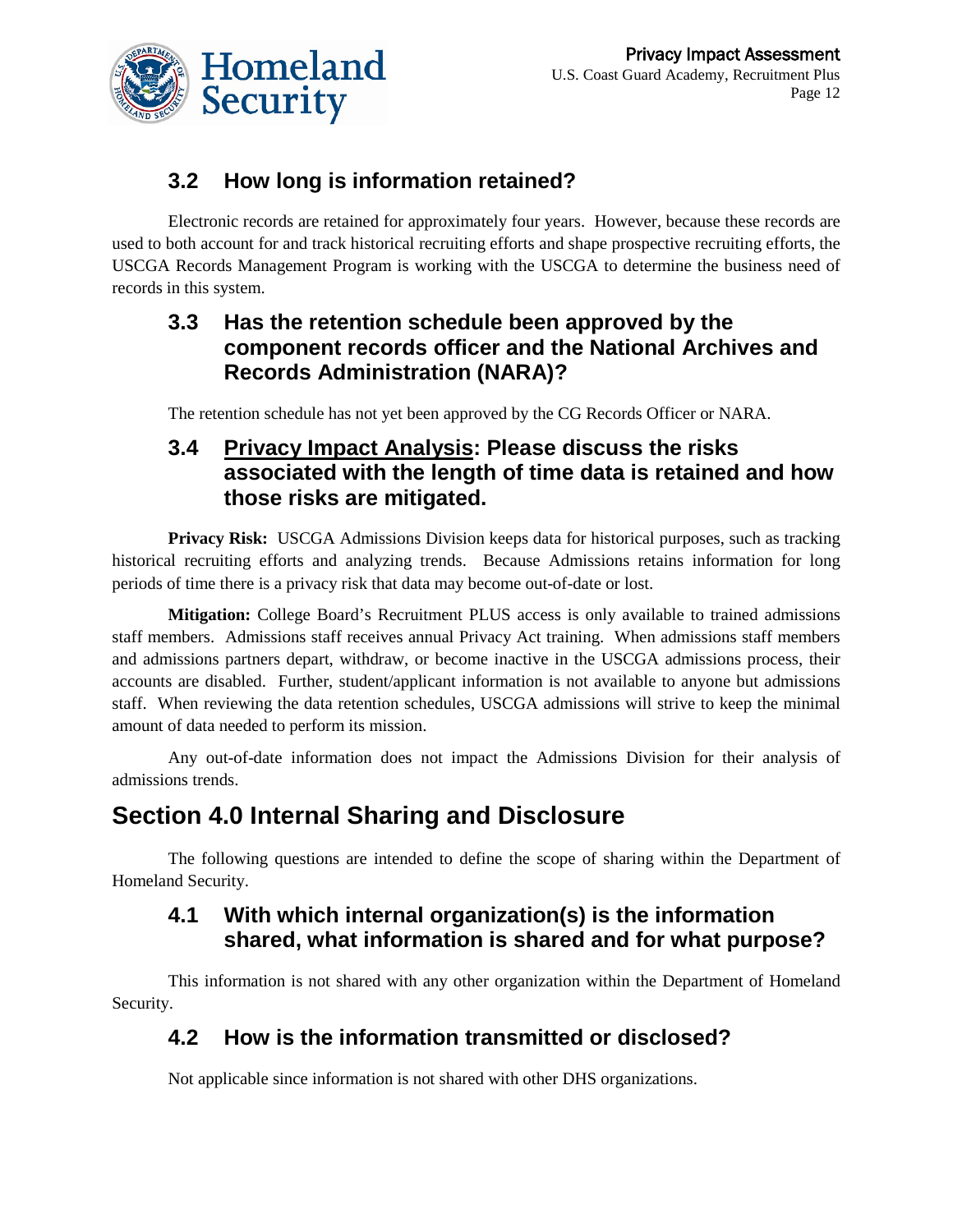

### **4.3 Privacy Impact Analysis: Considering the extent of internal information sharing, discuss the privacy risks associated with the sharing and how they were mitigated.**

Not applicable since information is not share with other DHS organizations.

# **Section 5.0 External Sharing and Disclosure**

The following questions are intended to define the content, scope, and authority for information sharing external to DHS which includes Federal, state and local government, and the private sector.

### **5.1 With which external organization(s) is the information shared, what information is shared, and for what purpose?**

Recruitment PLUS data is not routinely shared, but is stored on The College Board's domain with Equinox Managed Services Data Center located in Northern Virginia. Infrequently, Recruitment PLUS's proprietor, The College Board, must access the Recruitment PLUS system to correct system failures or restore data. As with all access to Recruitment PLUS, user authentication is required. This activity is recorded in security logs and with USCG notification.

**5.2 Is the sharing of personally identifiable information outside the Department compatible with the original collection? If so, is it covered by an appropriate routine use in a SORN? If so, please describe. If not, please describe under what legal mechanism the program or system is allowed to share the personally identifiable information outside of DHS.**

PII is not shared substantively outside the Department, but rather IT personnel who maintain the Recruitment PLUS servers occasionally require access to Recruitment PLUS data files to correct system failures or restore data. The System of Records Notices that govern the collection of the data within the Recruitment PLUS system.

- Admissions partner records are covered by DHS/ALL-003 Department of Homeland Security General Training Records (73 FR 71656, November 25, 2008).
- Staff records and system maintenance personnel records are covered by DHS/ALL-004 Department of Homeland Security General Information Technology Access Account Records (74 FR 49882, September 29. 2009).
- Student records are covered by DHS/USCG-027 Recruiting Files (73 FR 77804, December 19, 2008).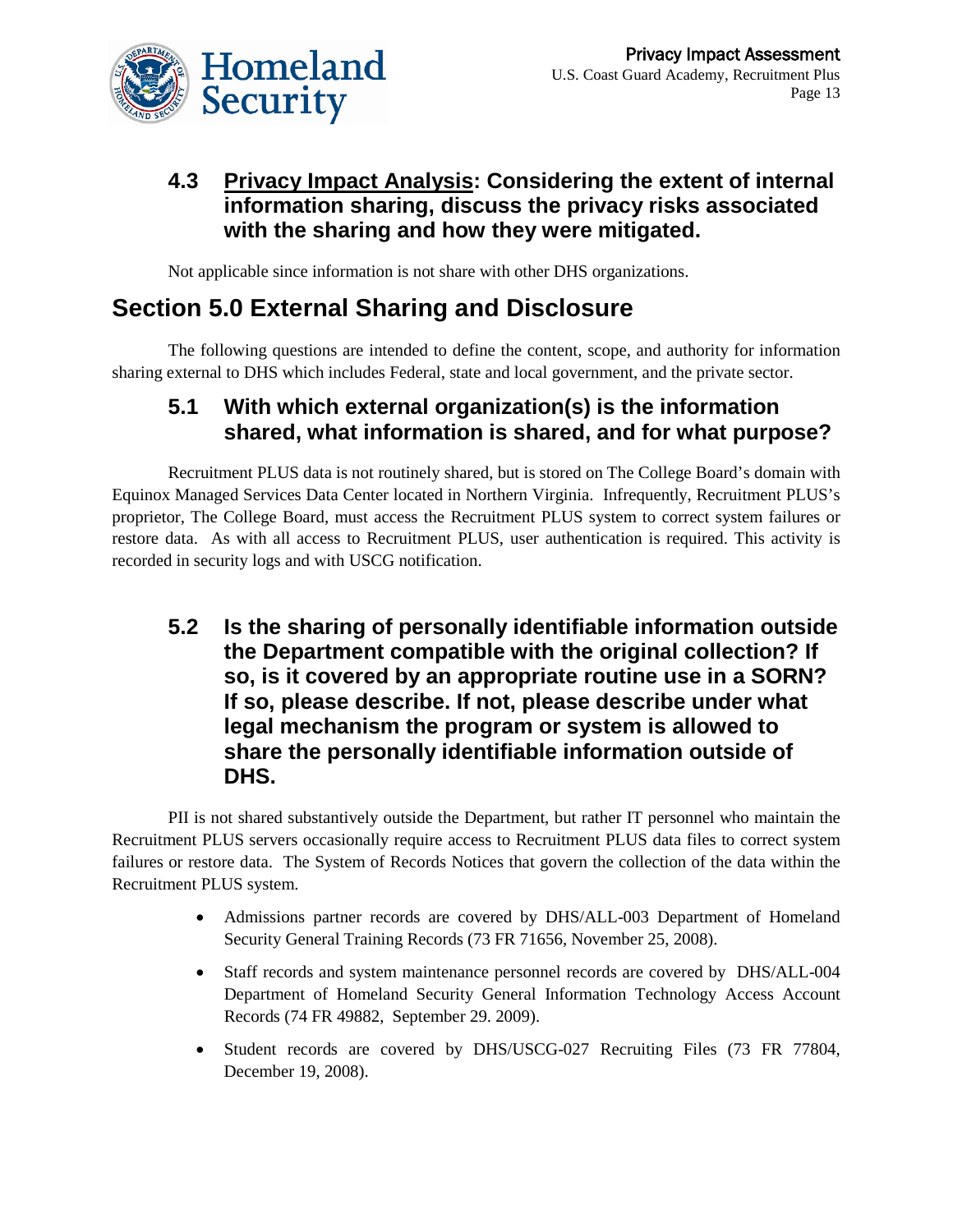

### **5.3 How is the information shared outside the Department and what security measures safeguard its transmission?**

As described above, personnel who maintain the Recruitment PLUS servers occasionally require access to Recruitment PLUS data files to correct system failures or restore data. All Recruitment PLUS data manipulation and modification within the Recruitment PLUS system is handled by stored procedures in SQL Server. No ad-hoc queries are allowed. The database server is placed behind firewalls and can only be accessed by Recruitment PLUS Web Services. These configurations protect the Recruitment PLUS database from unauthorized probing and data destruction. Recruitment PLUS stores dates and user IDs of changed records for tracking purposes.

Recruitment PLUS uses both application-level security and database-level security to manage authentication and authorization. At the application level, users are authenticated based on a user table maintained by the application. Users are assigned to one or many roles with various access levels managed by the application. Recruitment PLUS authenticates every user request through web service calls. All access to Recruitment PLUS requires user authentication. Transactions from the web server to the database are authenticated through SQL Server user authentication. Network data encryption can be achieved at the transport layer through SSL and Secure IP.

Recruitment PLUS encrypted user passwords are stored in the database. In the hosted environment, the Recruitment PLUS Web service component is setup inside a DMZ while the database server is placed behind firewalls. Communications between the Recruitment PLUS client and the web service component are protected using SSL. Recruitment PLUS uses industry standard security guidelines to prevent security breaches like SQL injection, cross site scripting, etc.

### **5.4 Privacy Impact Analysis: Given the external sharing, explain the privacy risks identified and describe how they were mitigated.**

**Privacy Risk:** There is a possible risk of unauthorized or improper access to USCGA Admissions Recruitment PLUS data.

**Mitigation:** While the proprietor of the Recruitment PLUS application, The College Board, requires infrequent access to the Recruitment PLUS system to correct system failures or restore data, strict policies and procedures are in place to ensure proper handling and destruction of USCGA data. The College Board requires explicit approval from customers to directly access customer databases.

### **Section 6.0 Notice**

The following questions are directed at notice to the individual of the scope of information collected, the right to consent to uses of said information, and the right to decline to provide information.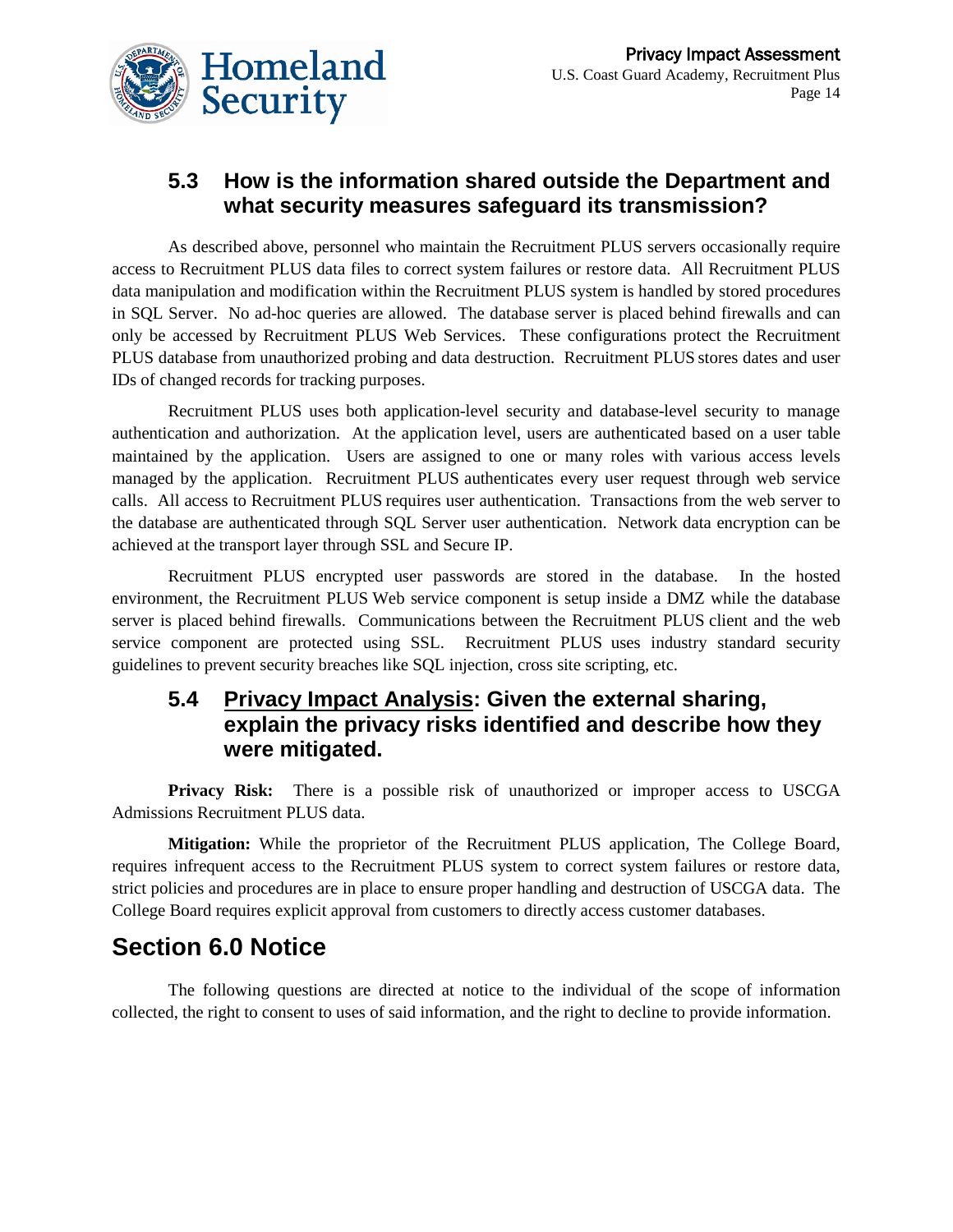

### **6.1 Was notice provided to the individual prior to collection of information?**

Prospective USCGA applicants are informed through both an online notice on the USCGA website, as well as told in person when they request information that the information they provide USCGA is voluntarily. Moreover, when a prospective USCGA applicant starts an online application, they must affirmatively acknowledge the Privacy Act Statement. OMB No. 1625-0004 is also displayed. If the applicant elects not to provide the information, he can withdraw from the process. Students are notified that information they provide is voluntary and will be shared in performance of duties of officials and employees of the USCG in managing and contributing to the admissions process and appointment of USCGA cadets. Admissions partners and staff also acknowledge the Privacy Act statement before submitting PII. Additionally, notice is provided pursuant with 5 U.S.C. §552a in the DHS/ALL-003 General Training Records, DHS/ALL-004 General Information Technology Access Account Records, and DHS/USCG 027 Recruiting Files SORNs.

#### **6.2 Do individuals have the opportunity and/or right to decline to provide information?**

Yes, information is provided voluntarily by prospective applicants and admissions partners. However, if information is not provided, the USCGA will not consider the applicant for admission to the Academy or to the Academy Admissions Partner program. Data provided by admissions staff is incidental to the staff's official duties. Staff failure to provide information would result in the staff's inability to perform their official functions and may require transfer or termination.

### **6.3 Do individuals have the right to consent to particular uses of the information? If so, how does the individual exercise the right?**

The information provided is only used for the admissions and appointment process of USCGA cadets and aligning admissions partners and staff with prospective applicants.

### **6.4 Privacy Impact Analysis: Describe how notice is provided to individuals, and how the risks associated with individuals being unaware of the collection are mitigated.**

Students or admissions partners who did not understand why they were providing information or if they have changed their mind are able to contact Admissions and request to be withdrawn and no longer contacted. Student and volunteer records can then be permanently deleted by a staff Recruitment PLUS administrator.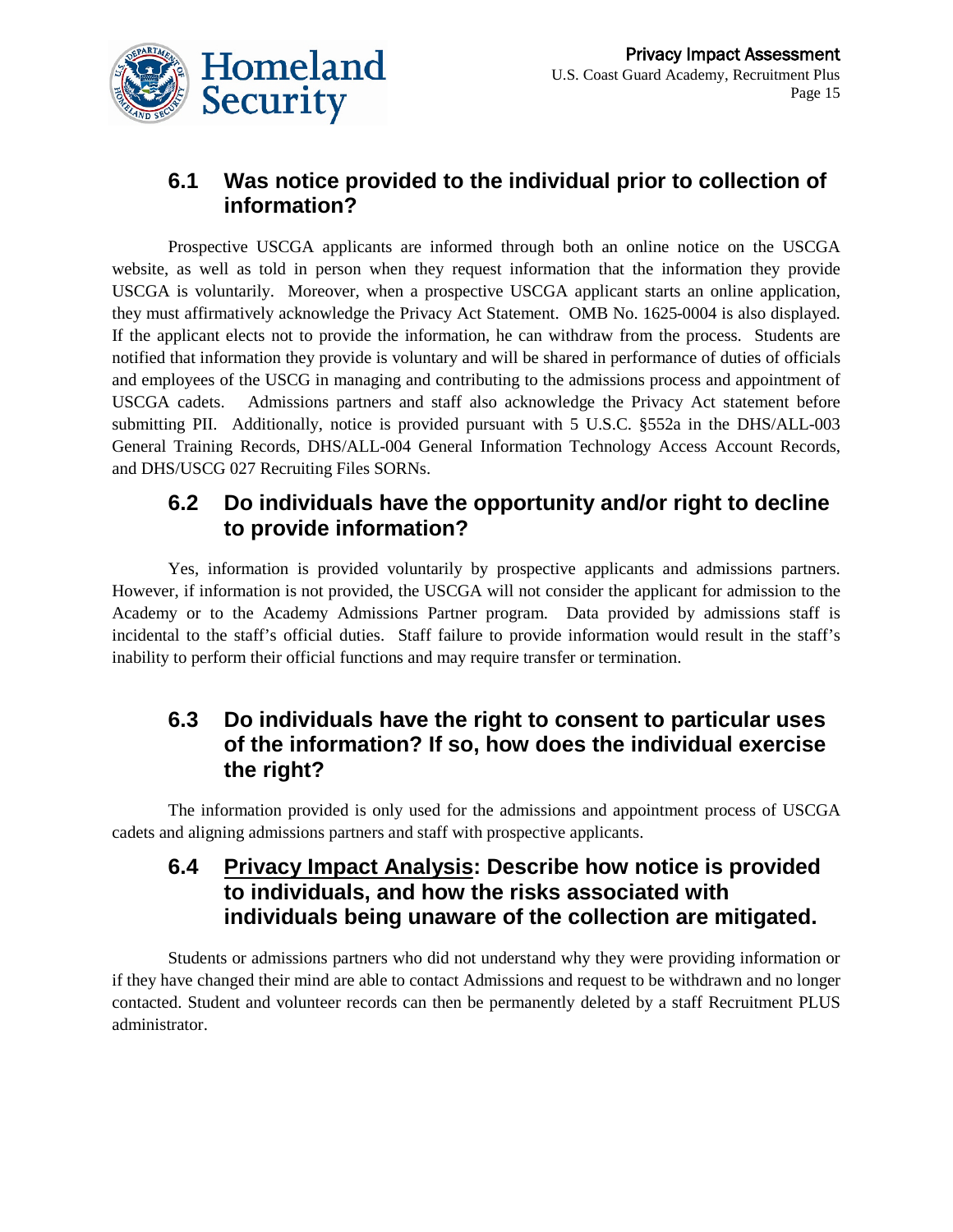

## **Section 7.0 Access, Redress and Correction**

The following questions are directed at an individual's ability to ensure the accuracy of the information collected about them.

#### **7.1 What are the procedures that allow individuals to gain access to their information?**

Students and volunteers are able to review information they provide online at www.uscga.edu by logging into their account. Students and volunteers may obtain a copy of their information by submitting a Freedom of Information Act (FOIA)/Privacy Act request to: Commandant (CG-611), 2100 2<sup>ND</sup> Street, SW, Washington, DC. 20593-001, Attn: FOIA.

### **7.2 What are the procedures for correcting inaccurate or erroneous information?**

Students and volunteers can make edits to their personal information through the USCGA website, which electronically houses the data in a queue so the designated import package can transfer the data from i2e to Recruitment PLUS. Further, once a student has either been accepted, rejected, withdrawn, or is no longer is interested in applying to the USCGA, s/he can contact the Admissions Division by direct mail, email or via the telephone to amend or update Recruitment PLUS data The prospective applicant cannot directly add or change his information through Recruitment PLUS, but can update personal information through the USCGA Admissions website, which is, in turn, updated in the Recruitment PLUS system. Prospective applicants may contact an admissions staff member who, with proper permissions, can update the student data.

Additionally, students and volunteers may obtain a copy of their information by submitting a Freedom of Information Act (FOIA)/Privacy Act request to: Commandant (CG-611), 2100 2<sup>ND</sup> Street, SW. Washington, DC. 20593-001, Attn: FOIA.

### **7.3 How are individuals notified of the procedures for correcting their information?**

Students and volunteers are advised online on how to make corrections to their information. They are also provided contact information to Admissions where a staff member may make the correction to their record.

### **7.4 If no formal redress is provided, what alternatives are available to the individual?**

Redress is provided.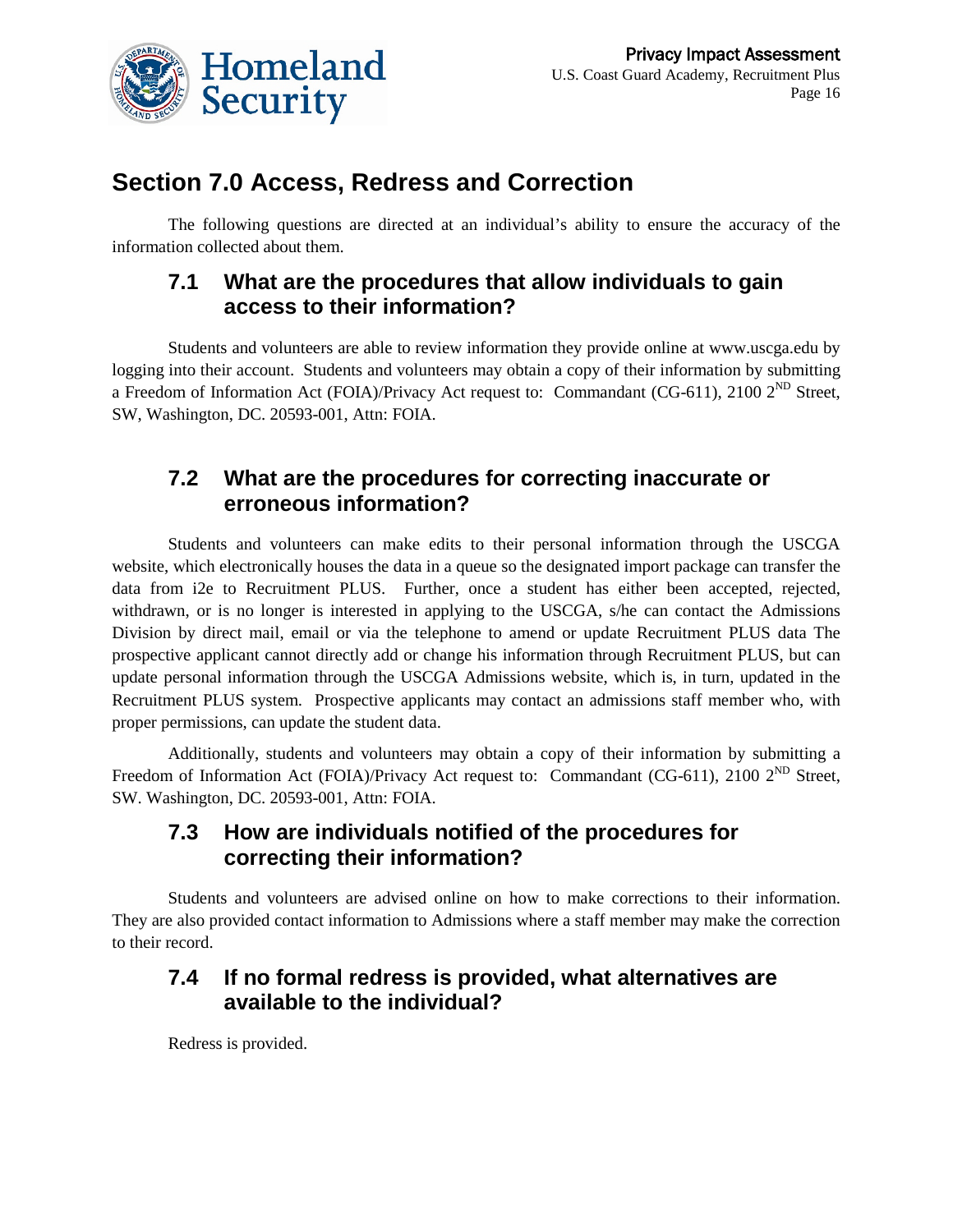

### **7.5 Privacy Impact Analysis: Please discuss the privacy risks associated with the redress available to individuals and how those risks are mitigated.**

**Privacy Risk:** There is a risk of Admissions staff inadvertently mishandling student and volunteer information.

**Mitigation:** Only trained members of the admissions staff are authorized to handle student and volunteer information. Before information is entered into Recruitment PLUS, it is reviewed by the admissions staff to ensure accuracy. An admissions staff member with authorized permissions may correct discrepancies at any time. Additionally, students and volunteers are advised online on how to make corrections to their information.

# **Section 8.0 Technical Access and Security**

The following questions are intended to describe technical safeguards and security measures.

### **8.1 What procedures are in place to determine which users may access the system and are they documented?**

User data is maintained in the staff module of Recruitment PLUS. Recruitment PLUS uses both application level security and database level security to manage authentication and authorization.

At the application level, users are authenticated based on a user table maintained by the application. User names, salt and the corresponding hashed password values are stored in the user table. Users are assigned to one or many roles with various access levels managed by the application.

Recruitment PLUS authenticates every user request through web service calls. All access to Recruitment PLUS requires user authentication. Transactions from the web server to the database are authenticated through SQL Server user authentication. Network data encryption can be achieved at the transport layer through SSL and Secure IP.

Recruitment PLUS allows the USCGA to create permissions based on user role through the client at the field, data and functional levels. Only users who are assigned an Administrator role, or a custom role that includes the right to modify Staff Roles, can use this utility. This functionality will help protect the USCGA against unauthorized usage, introduction of fraudulent records, and alteration or destruction of information in files.

The admissions staff component of the Recruitment  $\text{PLUS}^{\text{m}}$  security system was designed with three major goals. The first goal is to support the concept of sharing Recruitment PLUS data with authorized admissions users. The second goal is to prevent admissions and other users from unauthorized access and use of Recruitment PLUS data. The third goal is to categorize types of users to create custom permission roles.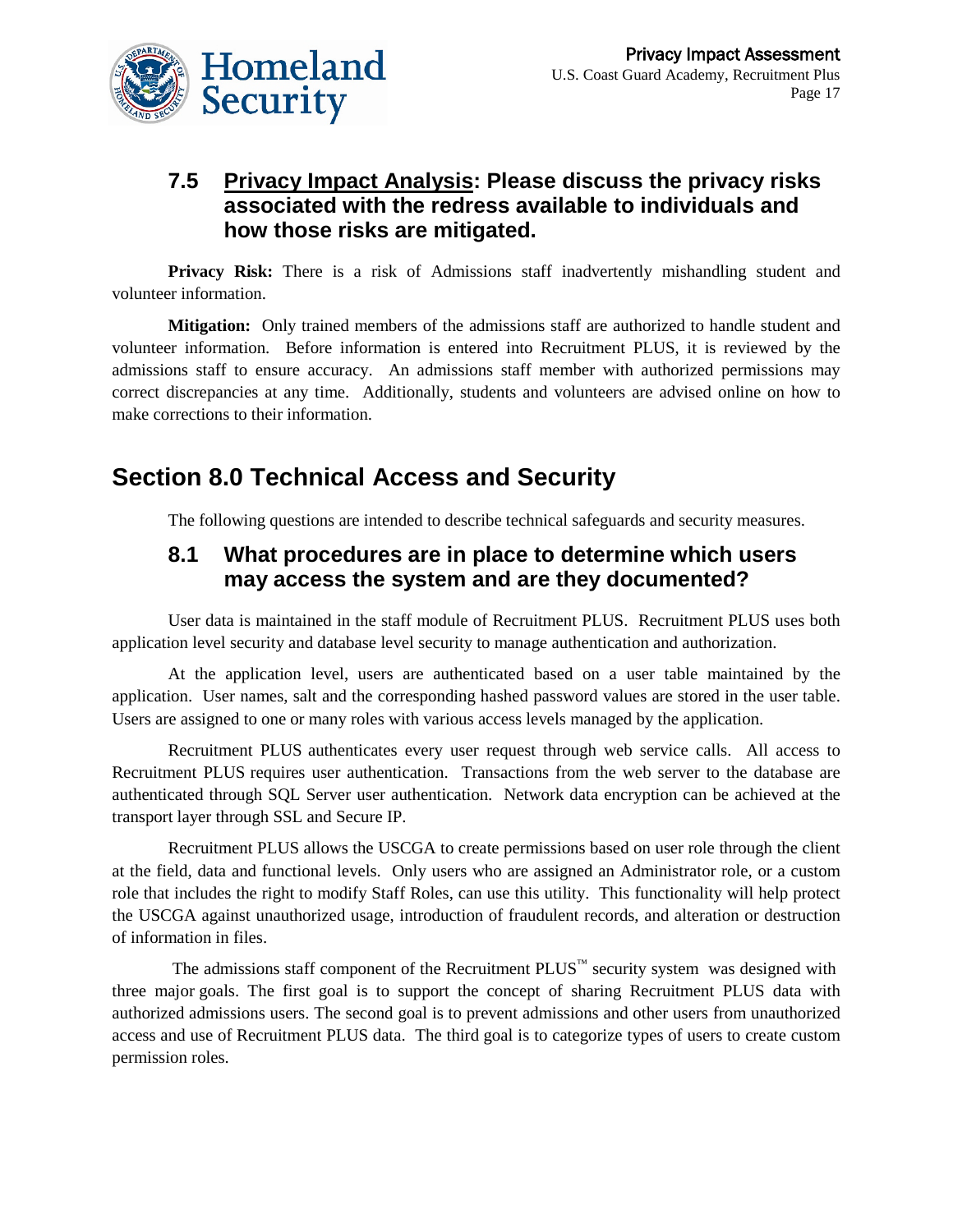

### **8.2 Will Department contractors have access to the system?**

Yes. Although most users are federal employees, there is currently one contractor. Contractor users are subject to the same training and user rules as employees..

### **8.3 Describe what privacy training is provided to users either generally or specifically relevant to the program or system?**

Privacy training is provided to admissions staff members on an annual basis. Refresher training and reminders are also provided throughout the year regarding safeguarding student information.

### **8.4 Has Certification & Accreditation been completed for the system or systems supporting the program?**

Recruitment PLUS is a minor system supported by the ACADIS general support system. No separate C&A is pending for this application. Recruitment PLUS is/will be covered under the General Support System C&A effort.

### **8.6 Privacy Impact Analysis: Given the sensitivity and scope of the information collected, as well as any information sharing conducted on the system, what privacy risks were identified and how do the security controls mitigate them?**

For Managed Service implementations, rather than allow outside entities to scan The College Board public-facing IP, security firms perform independent security scans several times a year.

# **Section 9.0 Technology**

The following questions are directed at critically analyzing the selection process for any technologies utilized by the system, including system hardware, RFID, biometrics and other technology.

### **9.1 What type of project is the program or system?**

Recruitment PLUS application is a Win32 client that accesses the database via web services (https.) After the initial setup of the client, all deployments are performed from the web services. The Recruitment PLUS application can be configured as a 3-tier architecture which includes a smart client, web services and the database. Recruitment PLUS operates in a Windows environment and utilizes Microsoft SQL Server 2005 to create a table-driven, relational database design with primary, secondary and tertiary table structure. SQL Server Integration System can be used to combine and join data from various data sources.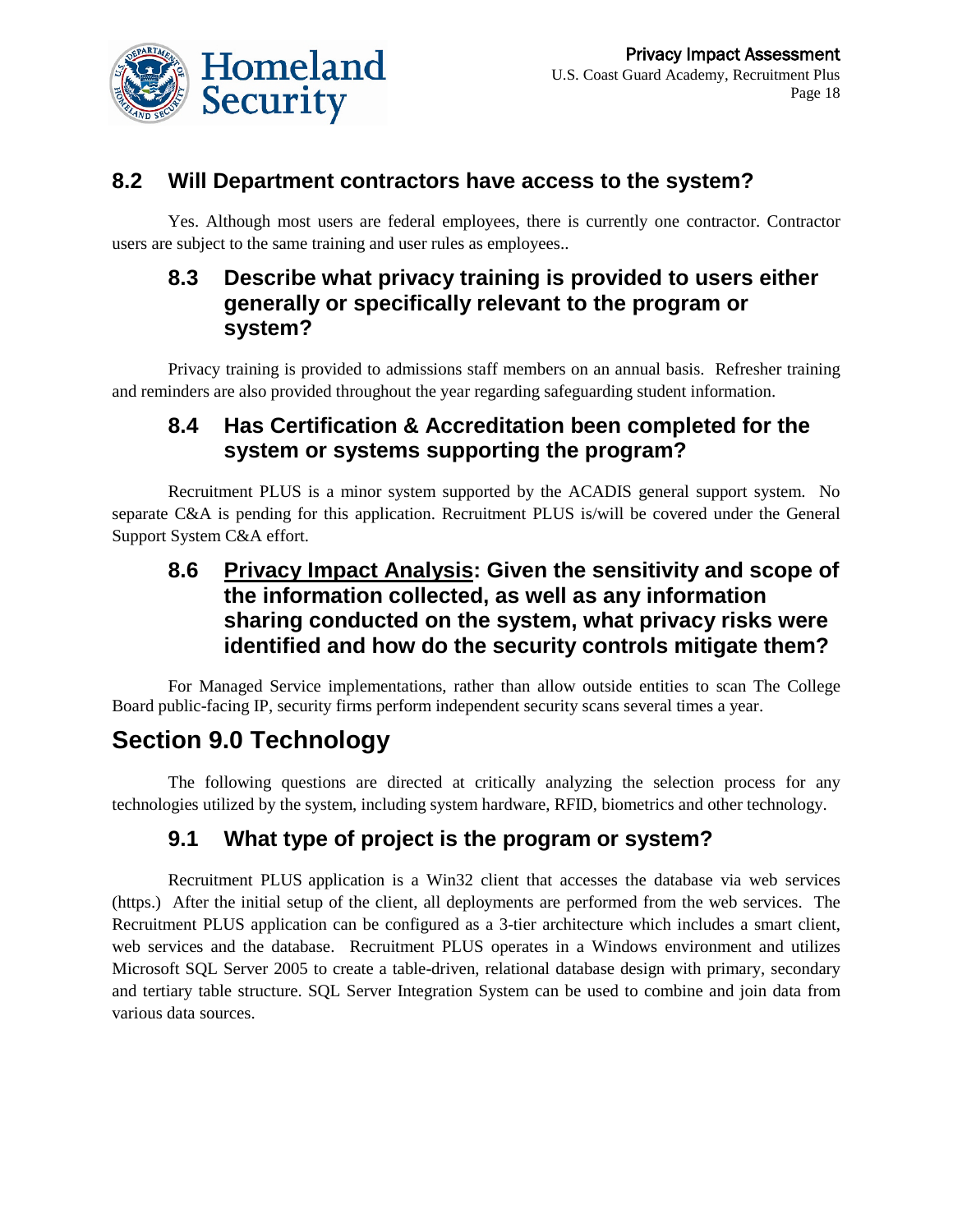

### **9.2 What stage of development is the system in and what project development lifecycle was used?**

Recruitment PLUS has been available since 1994 and version 10.0 was released on July 14, 2009. Currently, new releases are issued annually as new versions of the software. Scripts for smaller enhancements and patches are deployed as needed throughout the year. Recruitment PLUS users are notified via email, electronic newsletter, the client list-serve and postings on the Recruitment PLUS Support Website.

The Recruitment PLUS Program team in partnership with the College Board Regional and National Account Services, and College Board Enrollment Software Support, solicit current users for feedback on enhancements. Enhancement requests can be made at any time throughout the year by calling, emailing or submitting them through the Recruitment PLUS Support Website. The College Board also works with a client advisory group that advises the College Board in product updates and enhancements, and service needs within the Support and Implementation process.

Recruitment PLUS software engineering practice includes rigorous controls for ensuring quality. Reported defects are prioritized during the release planning process to ensure that higher impact issues are prioritized for correction in the system earlier than less severe issues. During the actual development cycle the software is verified first via test cases and test procedures defined for new features, enhancements, and defect corrections. Thereafter, the system is subject to both manual and automated regression testing.

Throughout the development process, a highly-skilled quality assurance team works with College Board Enrollment Software Services to ensure user acceptance. In some cases, members of the Client Advisory Group are asked to conduct beta testing in their Recruitment PLUS environment.

Currently, new releases are issued annually as new versions of the software. Scripts for smaller enhancements and patches are deployed as needed throughout the year. After initial setup of the client, all deployments are performed via the Web Services.

### **9.3 Does the project employ technology which may raise privacy concerns? If so please discuss their implementation.**

No, this is a commercially available package based on commercially available Microsoft technology and tools. At this point, USCGA is not aware of any risks in the underlying technology.